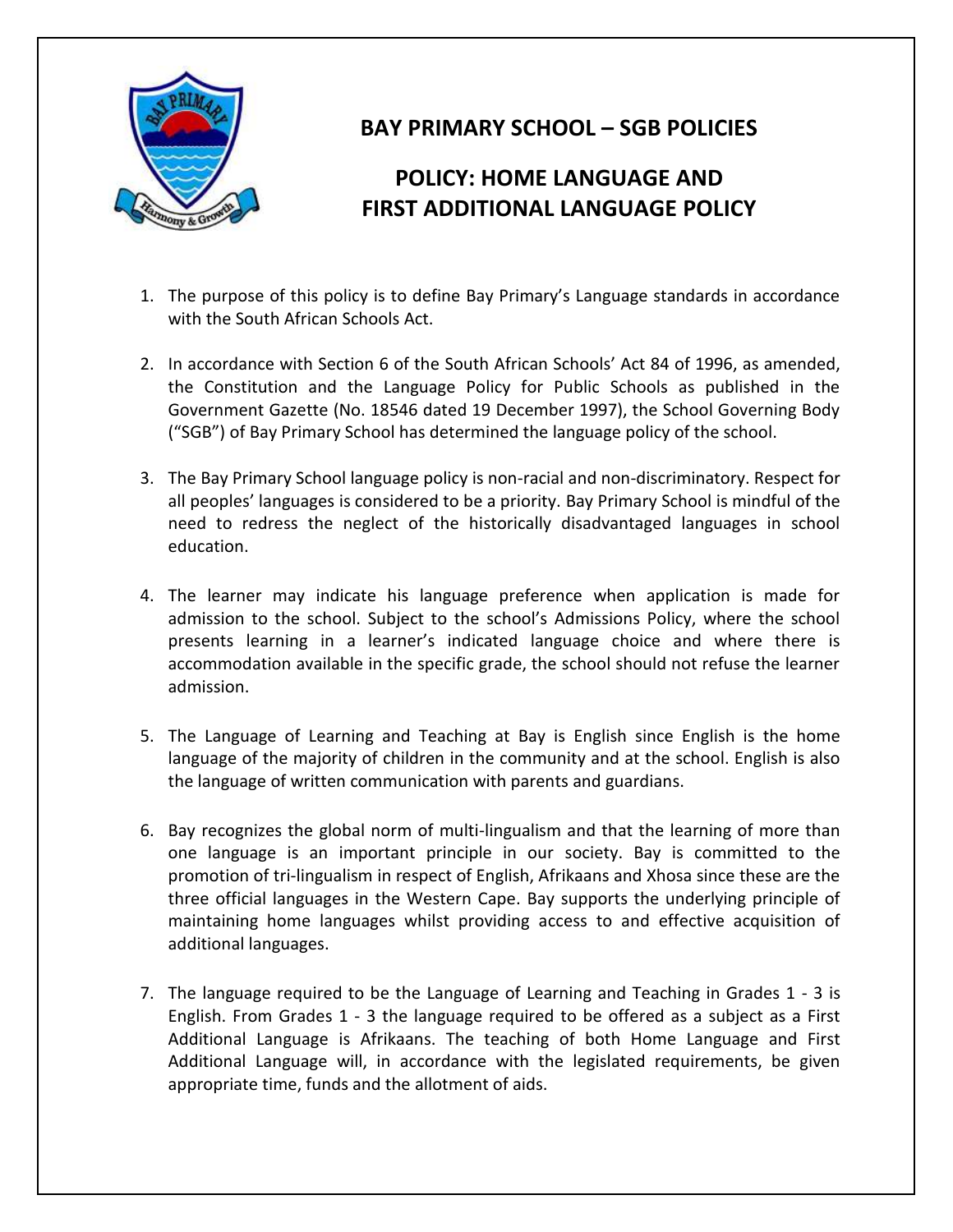- 8. The legislated promotion requirements for a learner relating to language subjects are adhered to at Bay. In terms hereof, from Grades 1 to 4 promotion is based on performance in Home Language and Mathematics and from Grades 5 to 7 one language must be passed.
- 9. English and Afrikaans are taught for the majority of time allocated to language. Xhosa is taught for one half hour period per week from Grade 4 to Grade 7.
- 10. The SGB decided to create the opportunity for the learning and teaching of Xhosa and it is taught by the class teachers.
- 11. English language support is offered to all learners. These include the following:
	- a. From Grade 1 to Grade 7 additional "reading for meaning" support, which includes comprehension skills, is given during legislated timetabled reading periods 3 times per week.
	- b. In all Grades there are volunteer parents who are working with learners who need additional assistance to improve the quality of their reading.
	- c. The school has Help2Read and Wordworks programmes to assist the children in the classroom.
	- d. Learners are catered for at different levels depending on their capability in respect of which English language proficiency is often a factor. This is particularly evident in the Foundation Phase. Materials from the WCED are used in relation to the specific ability of each different group of learners. They are exposed to reading literature at their own level through the Individualised Reading Programme and the reading books provided by the WCED.
- 12. Extra Afrikaans lessons are available for learners from Grades  $4 7$  who have difficulty with the Afrikaans language.
- 13. The teaching of English as Home Language at Bay in Grades 4 7 is managed, evaluated and controlled by the Head of Academics. The teaching of English as Home Language from Grades 1 – 3 is managed, evaluated and controlled by the Head of Foundation Phase and complies with the National CAPS. At Bay 8 hours a week has been allocated to the teaching of English as Home Language from Grades 1 - 3. For the teaching of First Additional Language, Afrikaans, 2 hours per week has been allocated per week in Grades 1 and 2 and 3 hours per week for Grade 3.
- 14. The SMT supports the implementation of the policy and encourages staff to become stakeholders in the criteria that are laid down by the Curriculum co-ordinators.